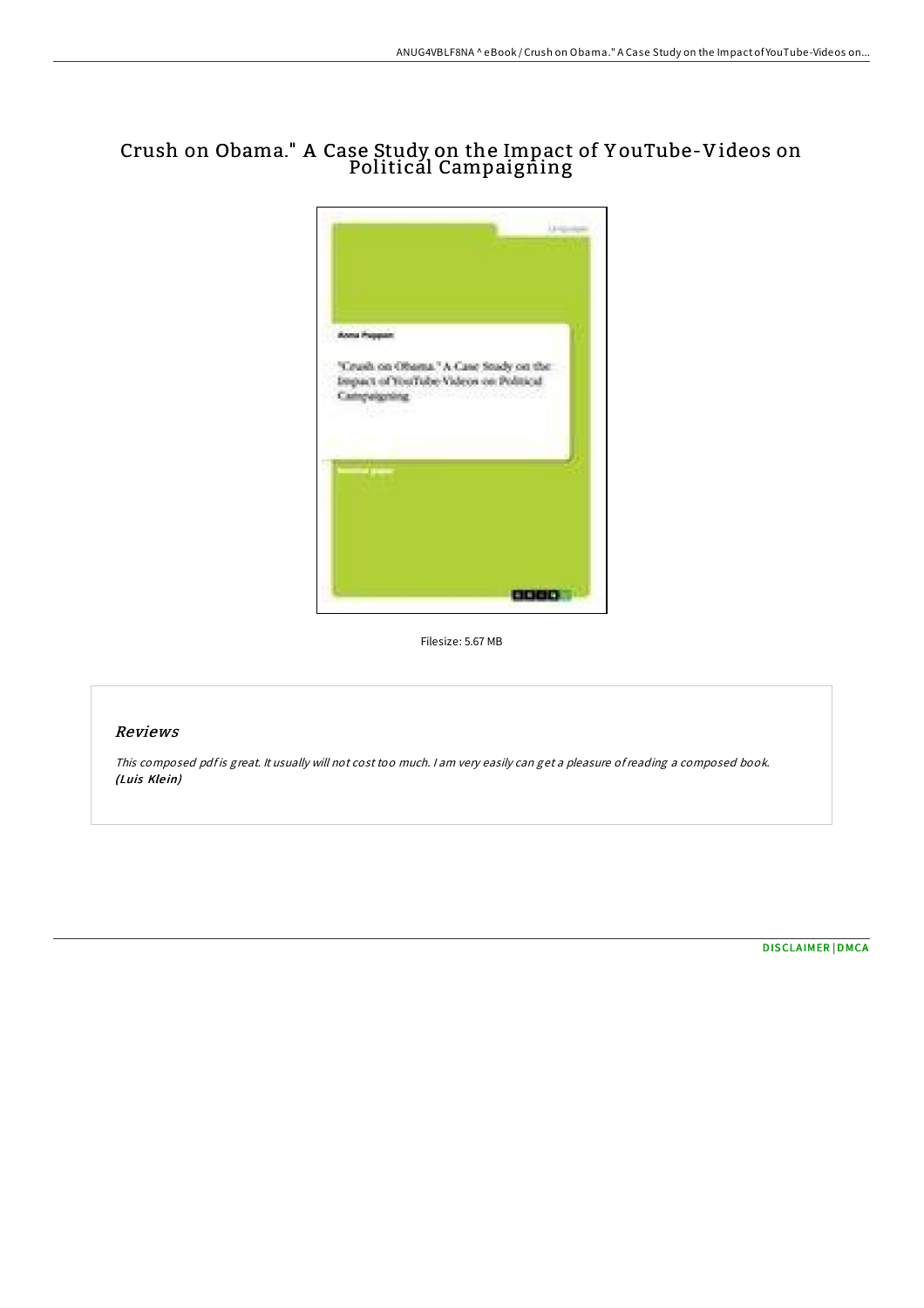## CRUSH ON OBAMA." A CASE STUDY ON THE IMPACT OF YOUTUBE-VIDEOS ON POLITICAL CAMPAIGNING



To read Crush on Obama." A Case Study on the Impact of YouTube-Videos on Political Campaigning PDF, you should refer to the hyperlink below and save the ebook or have accessibility to additional information that are in conjuction with CRUSH ON OBAMA." A CASE STUDY ON THE IMPACT OF YOUTUBE-VIDEOS ON POLITICAL CAMPAIGNING ebook.

GRIN Verlag Jun 2014, 2014. Taschenbuch. Book Condition: Neu. 213x149x6 mm. This item is printed on demand - Print on Demand Neuware - Seminar paper from the year 2011 in the subject English - Applied Geography, grade: 1,0, Carl von Ossietzky University of Oldenburg, language: English, abstract: The video sharing website YouTube has become a phenomenon that is part of an increasing number of people s lives and also a part of the usual presidential rhetoric. Before the launch of YouTube in 2005, the enormous effects of this online phenomenon on all aspects of society could hardly be foreseen. In 2011, however, it is obvious that YouTube and other online media affect every day life, including political decision making, in many ways. The 2004 US presidential election is often referred to as the first internet election as the candidates (Howard Dean in particular) started to use blogs and websites to raise money and convince voters online (Zielmann, Röttger 2009: 77). By 2008, the internet had become even more diverse and complex and offered a lot of new online functions like social networking sites (Facebook) and video sharing sites (YouTube). These new opportunities were used by most of the candidates in the 2008 presidential election. The later US President Barack Obama as well as his internal opponent Hillary Clinton made use of the internet to spread their political messages and address especially the younger voters. A study that was conducted by the Pew Internet & American Life Project during the 2008 election campaign proved that 40% of all adults accessed information about politics on the internet. It also showed that viewers of politically relevant YouTube videos ha[d] become a key part of at least some campaign events (Rainie, Smith 2008). In 2008, the online world was not new to most people,...

B Read Crush on Obama." A Case Study on the Impact of YouTube-Videos on Political [Campaig](http://almighty24.tech/crush-on-obama-quot-a-case-study-on-the-impact-o.html)ning Online  $\blacksquare$ Download PDF Crush on Obama." A Case Study on the Impact of YouTube-Videos on Political [Campaig](http://almighty24.tech/crush-on-obama-quot-a-case-study-on-the-impact-o.html)ning